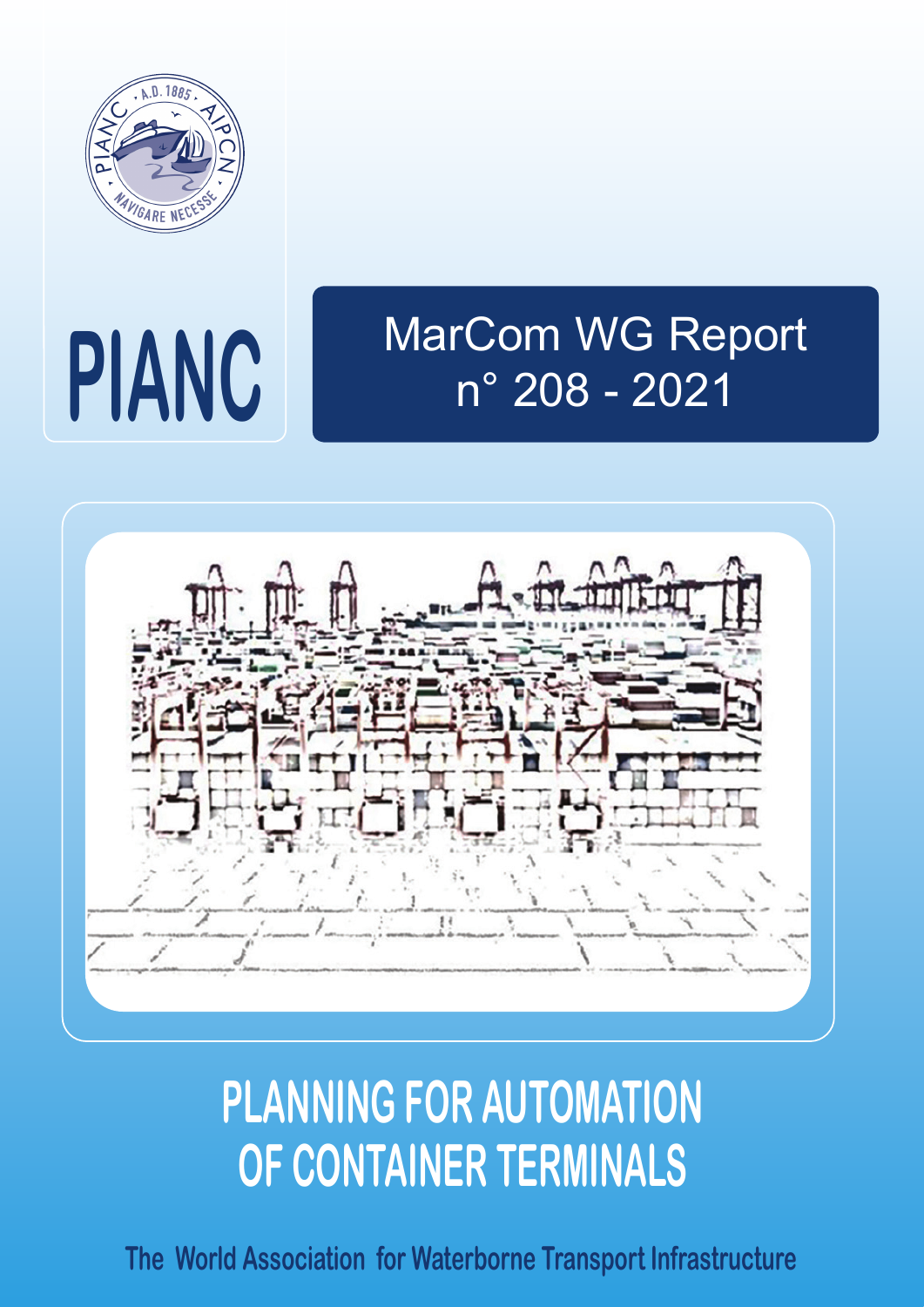



## **PIANC REPORT N° 208 MARITIME NAVIGATION COMMISSION**

# **PLANNING FOR AUTOMATION OF CONTAINER TERMINALS**

**March 2021**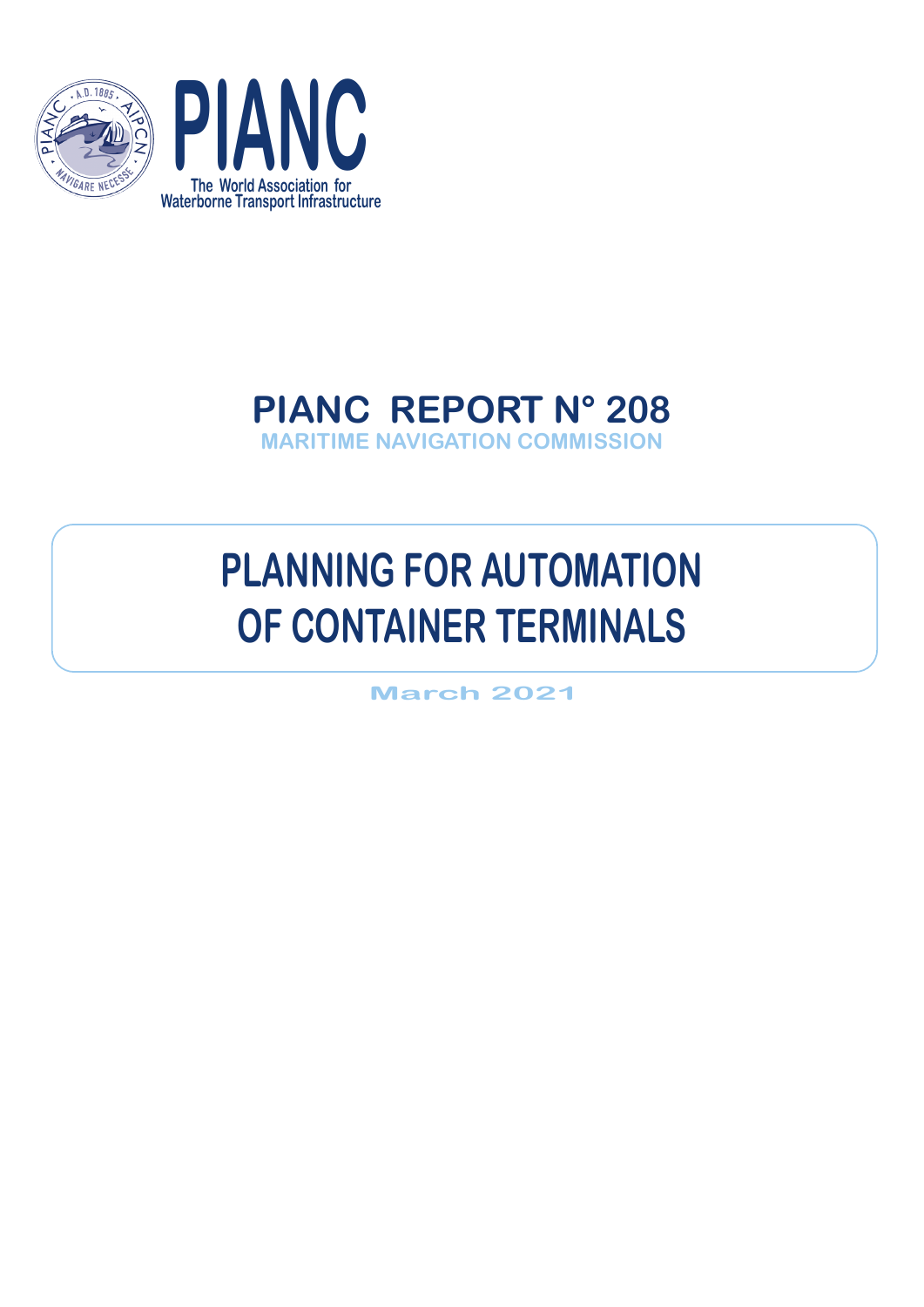PIANC has Technical Commissions concerned with inland waterways and ports (InCom), coastal and ocean waterways (including ports and harbours) (MarCom), environmental aspects (EnviCom) and sport and pleasure navigation (RecCom).

This report has been produced by an international Working Group convened by the Maritime Navigation Commission (MarCom). Members of the Working Group represent several countries and are acknowledged experts in their profession.

The objective of this report is to provide information and recommendations on good practice. Conformity is not obligatory and engineering judgement should be used in its application, especially in special circumstances. This report should be seen as an expert guidance and state-of-the-art on this particular subject. PIANC disclaims all responsibility in the event that this report should be presented as an official standard.

#### **PIANC Secrétariat Général Boulevard du Roi Albert II 20, B 3 B-1000 Bruxelles Belgique**

**http://www.pianc.org**

**VAT BE 408-287-945**

**ISBN 978-2-87223-011-2**

**© All rights reserved**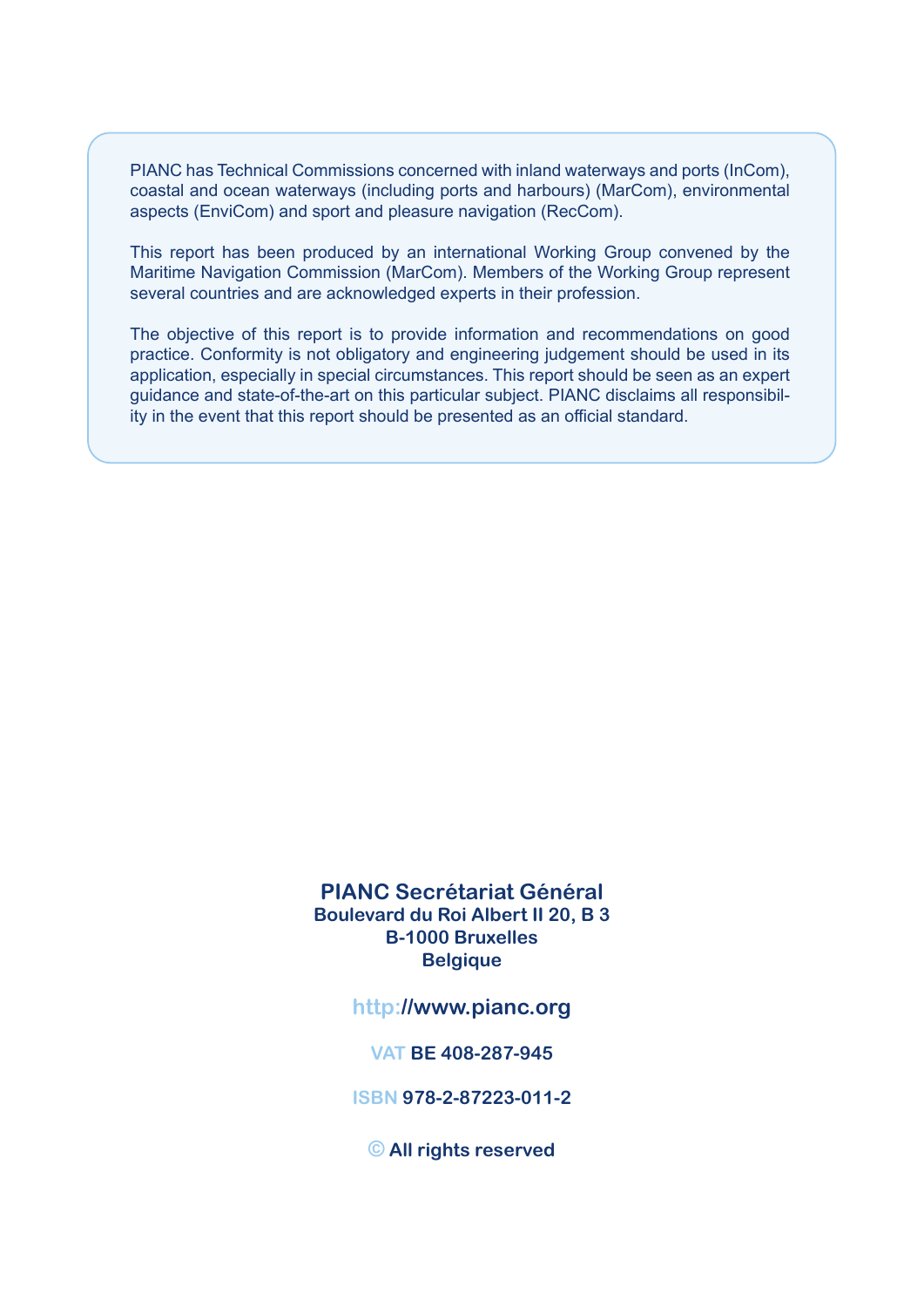### <span id="page-3-0"></span>**TABLE OF CONTENTS**

| 1            |                |  |  |  |
|--------------|----------------|--|--|--|
|              | 1.1            |  |  |  |
|              | 1.1.1          |  |  |  |
|              | 1.1.2          |  |  |  |
|              | 1.2            |  |  |  |
|              | 1.3            |  |  |  |
|              | 1.3.1<br>1.3.2 |  |  |  |
|              | 1.4            |  |  |  |
|              | 1.4.1          |  |  |  |
|              | 1.4.2          |  |  |  |
|              | 1.4.3          |  |  |  |
|              | 1.4.4          |  |  |  |
|              | 1.4.5          |  |  |  |
| $\mathbf{2}$ |                |  |  |  |
|              | 2.1            |  |  |  |
|              | 2.1.1          |  |  |  |
|              | 2.1.2          |  |  |  |
|              | 2.1.3          |  |  |  |
|              | 2.2            |  |  |  |
|              | 2.2.1          |  |  |  |
|              | 2.2.2          |  |  |  |
|              | 2.2.3          |  |  |  |
|              | 2.3            |  |  |  |
|              | 2.3.1          |  |  |  |
|              | 2.3.2<br>2.3.3 |  |  |  |
|              | 2.3.4          |  |  |  |
|              | 2.3.5          |  |  |  |
|              | 2.3.6          |  |  |  |
|              | 2.3.7          |  |  |  |
|              | $2.4^{\circ}$  |  |  |  |
|              |                |  |  |  |
|              | 2.4.2          |  |  |  |
|              | 2.4.3          |  |  |  |
|              | 2.4.4          |  |  |  |
| 3            |                |  |  |  |
|              | 3.1            |  |  |  |
|              | 3.2            |  |  |  |
|              | 3.3            |  |  |  |
|              | 3.3.1          |  |  |  |
|              | 3.3.2          |  |  |  |
|              | 3.3.3          |  |  |  |
|              | 3.3.4          |  |  |  |
|              | 3.3.5<br>3.4   |  |  |  |
|              | 3.5            |  |  |  |
|              | 3.6            |  |  |  |
|              | 3.7            |  |  |  |
|              | 3.8            |  |  |  |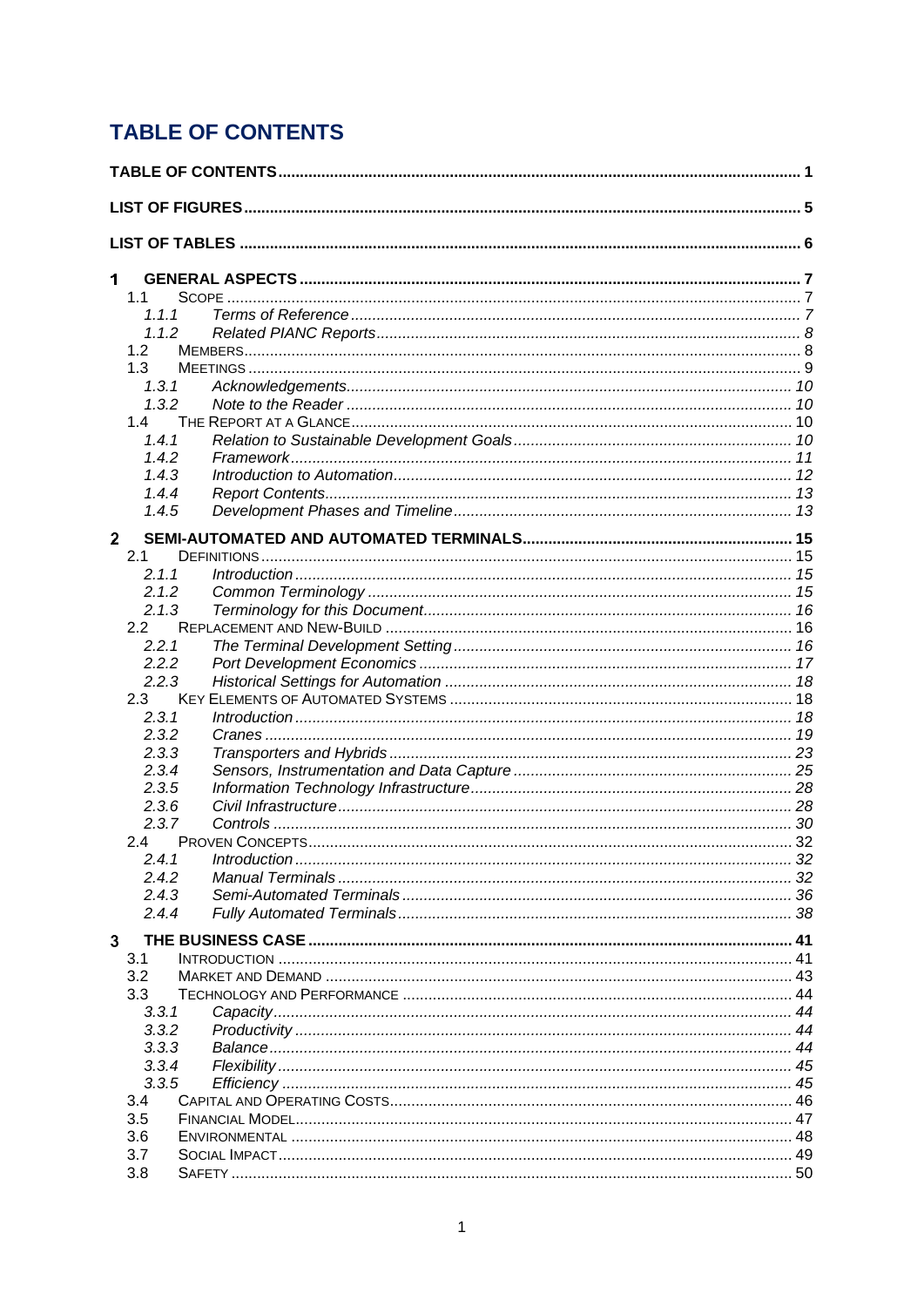|   | 3.9            |                    |  |
|---|----------------|--------------------|--|
|   | 3.10           |                    |  |
| 4 |                |                    |  |
|   | 4.1            |                    |  |
|   | 4.1.1          |                    |  |
|   | 4.1.2          |                    |  |
|   | 4.1.3          |                    |  |
|   | 4.1.4          |                    |  |
|   | 4.2            |                    |  |
|   | 4.2.1          |                    |  |
|   | 4.2.2          |                    |  |
|   | 4.2.3          |                    |  |
|   | 4.3            |                    |  |
|   | 4.3.1<br>4.3.2 |                    |  |
|   | 4.3.3          |                    |  |
|   | 4.3.4          |                    |  |
|   | 4.4            |                    |  |
|   | 4.4.1          | Introduction 1, 59 |  |
|   | 442            |                    |  |
|   | 4.4.3          |                    |  |
|   | 444            |                    |  |
|   | 4.4.5          |                    |  |
|   | 4.5            |                    |  |
|   | 4.5.1          |                    |  |
|   | 4.5.2          |                    |  |
|   | 4.5.3          |                    |  |
|   | 4.6            |                    |  |
|   | 4.6.1          |                    |  |
|   | 4.6.2          |                    |  |
|   | 4.6.3          |                    |  |
|   | 4.6.4          |                    |  |
|   | 4.6.5          |                    |  |
|   | 4.6.6<br>4.6.7 |                    |  |
|   | 4.6.8          |                    |  |
|   | 4.7            |                    |  |
|   | 4.7.1          |                    |  |
|   |                |                    |  |
|   | 4.7.3          |                    |  |
|   | 4.7.4          |                    |  |
|   | 4.7.5          |                    |  |
|   | 4.7.6          |                    |  |
|   | 4.7.7          |                    |  |
|   | 4.7.8          |                    |  |
|   | 4.8            |                    |  |
|   | 4.8.1          |                    |  |
|   | 4.8.2          |                    |  |
|   | 4.8.3          |                    |  |
|   | 4.9            |                    |  |
|   | 4.9.1          |                    |  |
|   | 4.9.2          |                    |  |
|   | 4.9.3<br>4.10  |                    |  |
|   | 4.10.1         |                    |  |
|   | 4.10.2         |                    |  |
|   | 4.10.3         |                    |  |
|   | 4.10.4         |                    |  |
|   | 4.10.5         |                    |  |
|   | 4.11           |                    |  |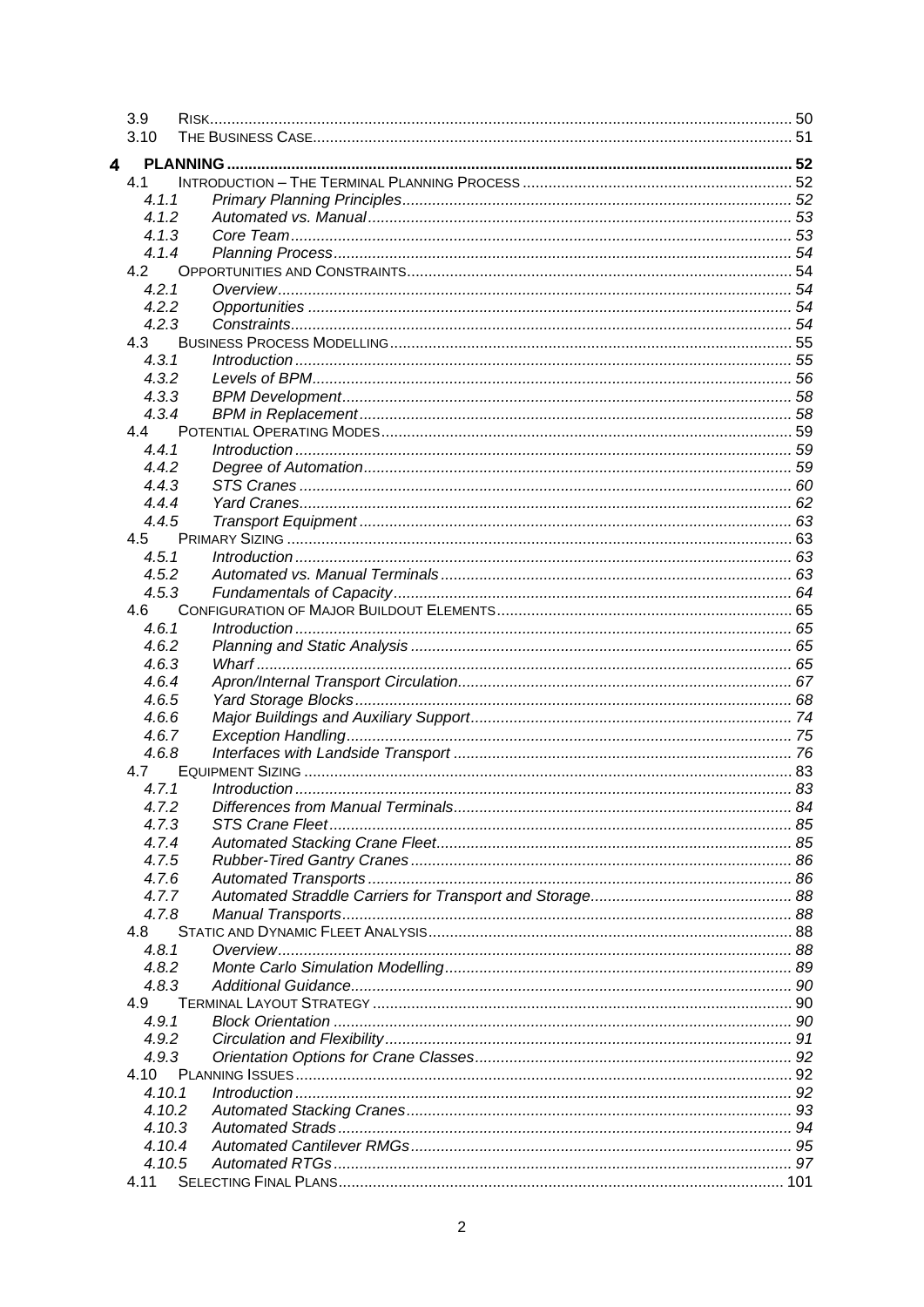|   | 4.12           |                                                                           |  |
|---|----------------|---------------------------------------------------------------------------|--|
|   | 4.12.1         |                                                                           |  |
|   | 4.12.2         |                                                                           |  |
|   | 4.12.3         |                                                                           |  |
|   | 4.12.4         |                                                                           |  |
|   | 4.12.5         |                                                                           |  |
| 5 |                |                                                                           |  |
|   | 5.1            |                                                                           |  |
|   | 5.2            |                                                                           |  |
|   | 5.2.1          |                                                                           |  |
|   | 5.2.2          |                                                                           |  |
|   | 5.2.3          |                                                                           |  |
|   | 5.2.4          |                                                                           |  |
|   | 5.3            |                                                                           |  |
|   | 5.3.1          |                                                                           |  |
|   | 5.3.2          |                                                                           |  |
|   | 5.3.3<br>5.3.4 |                                                                           |  |
|   | 5.4            |                                                                           |  |
|   | 5.4.1          |                                                                           |  |
|   | 5.4.2          |                                                                           |  |
|   | 5.4.3          |                                                                           |  |
|   | 5.4.4          |                                                                           |  |
|   | 5.5            |                                                                           |  |
|   | 5.5.1          |                                                                           |  |
|   | 5.5.2          |                                                                           |  |
|   | 5.5.3          |                                                                           |  |
|   | 5.6            |                                                                           |  |
|   | 5.6.1          |                                                                           |  |
|   | 5.6.2          |                                                                           |  |
|   | 5.6.3          |                                                                           |  |
|   | 5.6.4          |                                                                           |  |
|   | 5.7            |                                                                           |  |
|   | 5.7.1          |                                                                           |  |
|   | 5.7.2          | Advanced Control, Optimisation and Scheduling (Terminal Logistics)  119   |  |
|   | 5.7.3          | Supervisory Control/Coordination - Also Known as Equipment Control System |  |
|   | 5.7.4          |                                                                           |  |
|   | 5.7.5          |                                                                           |  |
|   | 5.7.6          |                                                                           |  |
|   | 5.8            |                                                                           |  |
|   | 5.8.1          |                                                                           |  |
|   | 5.8.2          |                                                                           |  |
|   | 5.8.3          |                                                                           |  |
|   | 5.8.4          |                                                                           |  |
|   | 5.8.5          |                                                                           |  |
|   | 5.8.6          |                                                                           |  |
|   | 5.8.7          |                                                                           |  |
|   | 5.8.8          |                                                                           |  |
|   | 5.8.9          |                                                                           |  |
|   | 5.8.10         |                                                                           |  |
|   | 5.8.11         |                                                                           |  |
| 6 |                |                                                                           |  |
|   | 6.1            |                                                                           |  |
|   | 6.1.1          |                                                                           |  |
|   | 6.1.2          |                                                                           |  |
|   | 6.1.3          |                                                                           |  |
|   | 6.1.4          |                                                                           |  |
|   | 6.1.5          |                                                                           |  |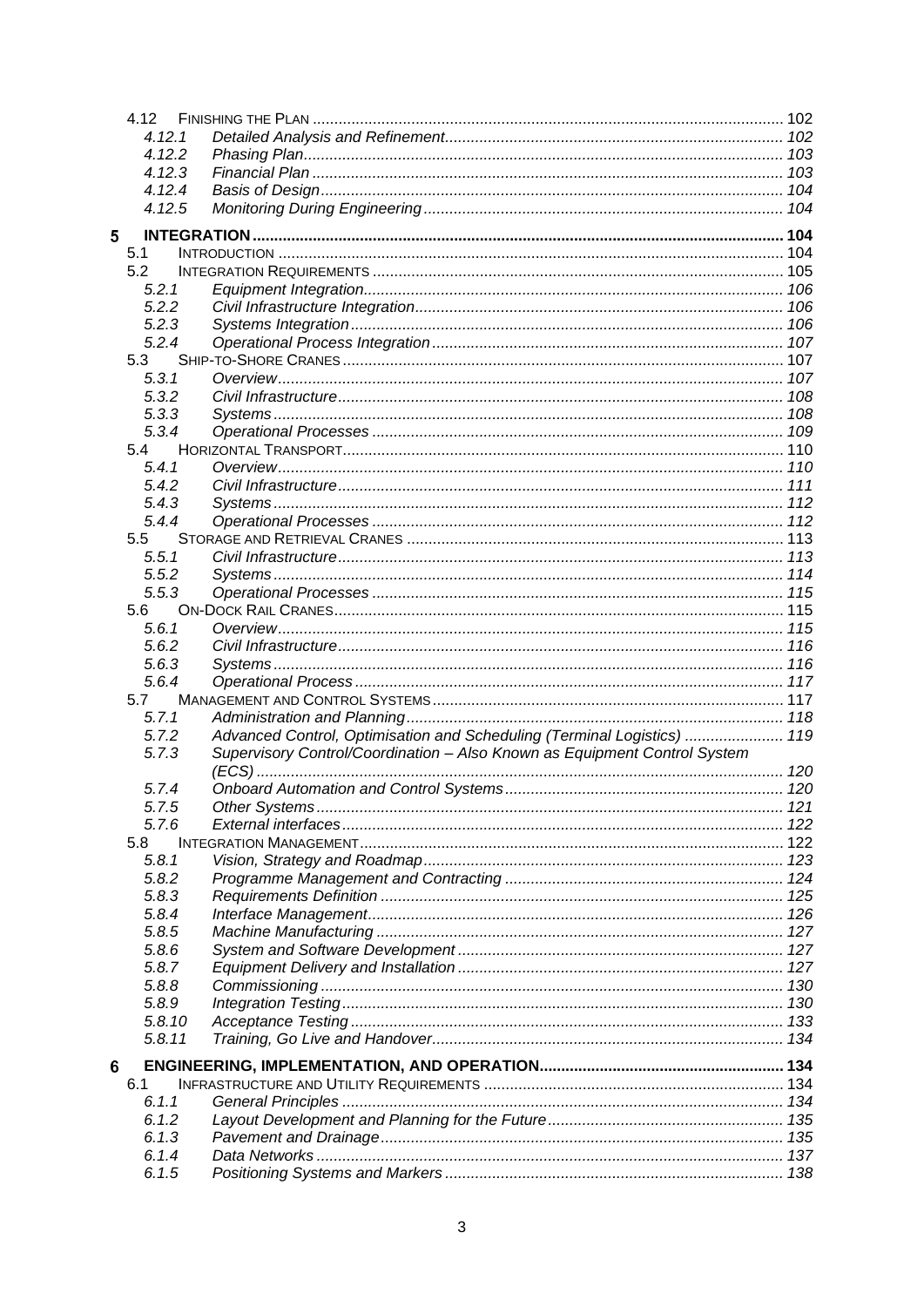| 6.1.6  |                                                                          |  |
|--------|--------------------------------------------------------------------------|--|
| 6.1.7  |                                                                          |  |
| 6.1.8  |                                                                          |  |
| 6.1.9  |                                                                          |  |
| 6.1.10 |                                                                          |  |
| 6.1.11 |                                                                          |  |
| 6.1.12 |                                                                          |  |
| 6.1.13 |                                                                          |  |
| 6.1.14 |                                                                          |  |
| 6.1.15 |                                                                          |  |
| 6.1.16 |                                                                          |  |
| 6.1.17 | Automated Berthing and Mooring Systems and Other Quayside Equipment  151 |  |
| 6.2    |                                                                          |  |
| 6.2.1  |                                                                          |  |
| 6.2.2  |                                                                          |  |
| 6.2.3  |                                                                          |  |
| 6.3    |                                                                          |  |
| 6.3.1  |                                                                          |  |
| 6.3.2  |                                                                          |  |
| 6.4    |                                                                          |  |
| 6.4.1  |                                                                          |  |
| 6.4.2  |                                                                          |  |
|        |                                                                          |  |
| 6.4.3  |                                                                          |  |
| 6.4.4  |                                                                          |  |
| 6.4.5  |                                                                          |  |
| 6.4.6  |                                                                          |  |
| 6.4.7  |                                                                          |  |
| 6.5    |                                                                          |  |
| 6.5.1  |                                                                          |  |
| 6.5.2  |                                                                          |  |
| 6.5.3  |                                                                          |  |
| 7      |                                                                          |  |
|        |                                                                          |  |
|        |                                                                          |  |
|        |                                                                          |  |
|        |                                                                          |  |
|        |                                                                          |  |
|        |                                                                          |  |
|        |                                                                          |  |
|        |                                                                          |  |
|        |                                                                          |  |
|        |                                                                          |  |
| D.1    |                                                                          |  |
| D.2    |                                                                          |  |
| D.3    |                                                                          |  |
| D.4    |                                                                          |  |
|        |                                                                          |  |
| D.5    |                                                                          |  |
| D.6    |                                                                          |  |
| D.7    |                                                                          |  |
|        |                                                                          |  |
|        |                                                                          |  |
|        |                                                                          |  |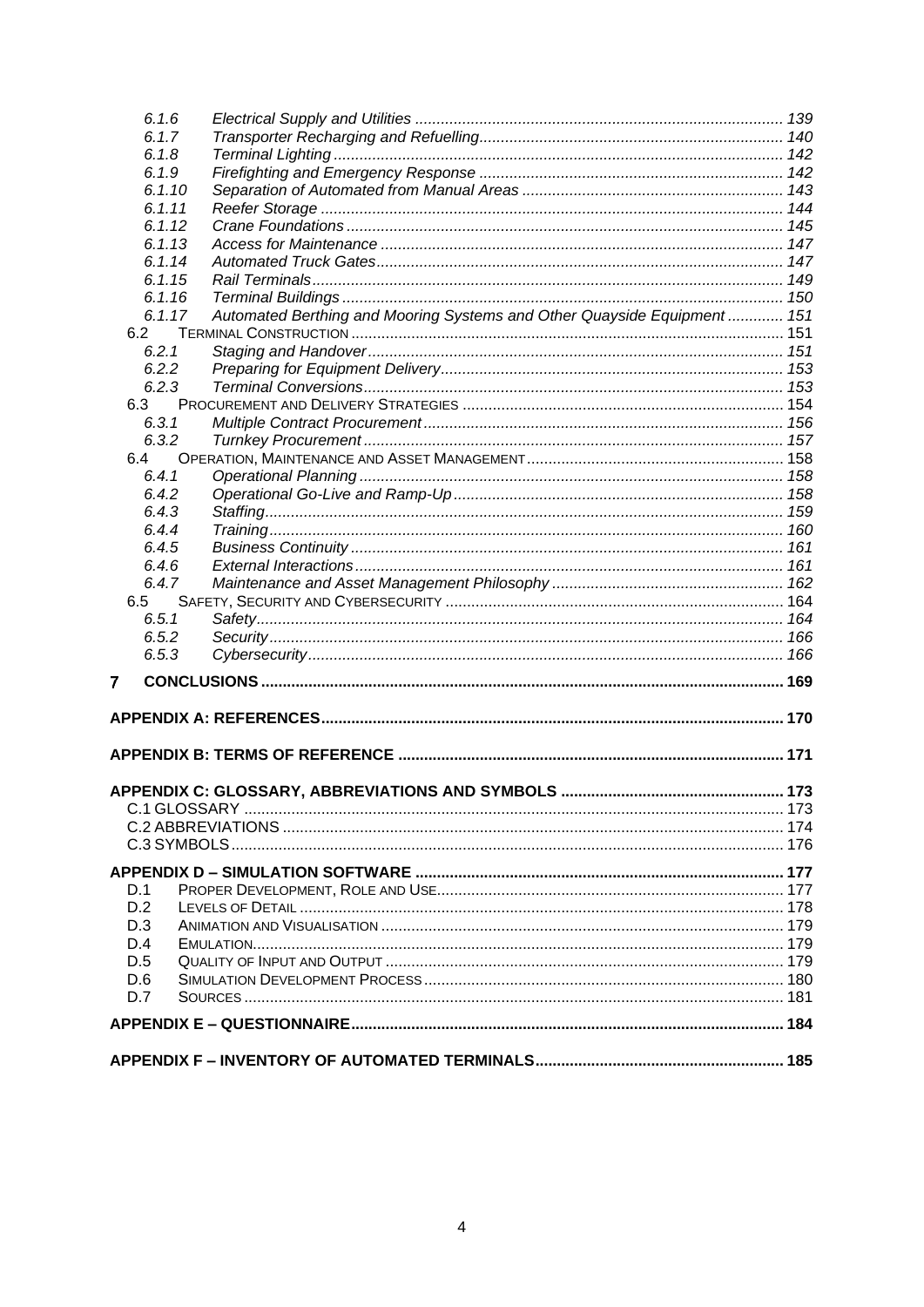#### <span id="page-7-0"></span>**LIST OF FIGURES**

| Figure 1-1:         |                                                                                                 |  |
|---------------------|-------------------------------------------------------------------------------------------------|--|
| Figure 1-2:         | Development Phases and Timeline for Container Terminal Automation  14                           |  |
| Figure 2-1:         |                                                                                                 |  |
| Figure 2-2:         |                                                                                                 |  |
| Figure 2-3:         |                                                                                                 |  |
| Figure 2-4:         |                                                                                                 |  |
| Figure 2-5:         |                                                                                                 |  |
| Figure 2-6:         |                                                                                                 |  |
| Figure 2-7:         |                                                                                                 |  |
| Figure 2-8:         |                                                                                                 |  |
| Figure 2-9:         |                                                                                                 |  |
| Figure 2-10:        |                                                                                                 |  |
| Figure 2-11:        |                                                                                                 |  |
| Figure 2-12:        |                                                                                                 |  |
| <b>Figure 2-13:</b> |                                                                                                 |  |
| Figure 2-14:        |                                                                                                 |  |
| Figure 2-15:        |                                                                                                 |  |
| Figure 2-16:        |                                                                                                 |  |
| <b>Figure 2-17:</b> |                                                                                                 |  |
| <b>Figure 2-18:</b> |                                                                                                 |  |
| <b>Figure 2-19:</b> |                                                                                                 |  |
| <b>Figure 2-20:</b> |                                                                                                 |  |
| <b>Figure 2-21:</b> |                                                                                                 |  |
| Figure 2-22:        |                                                                                                 |  |
| Figure 2-23         |                                                                                                 |  |
| Figure 2-24         |                                                                                                 |  |
| <b>Figure 2-25:</b> | Real World Waterside Shuttles Serving STSs and ASCs at Los Angeles, California  38              |  |
| <b>Figure 2-26:</b> |                                                                                                 |  |
| <b>Figure 2-27:</b> |                                                                                                 |  |
| <b>Figure 2-28:</b> |                                                                                                 |  |
| <b>Figure 2-29:</b> |                                                                                                 |  |
| Figure 3-1:         |                                                                                                 |  |
| Figure 3-2:         |                                                                                                 |  |
| Figure 3-3:         | Potential for Operating Expenditure Reduction Under Automation (example) 46                     |  |
| Figure 3-4:         |                                                                                                 |  |
| Figure 3-5:         |                                                                                                 |  |
| Figure 3-6:         |                                                                                                 |  |
| Figure 3-7:         |                                                                                                 |  |
| Figure 3-8:         |                                                                                                 |  |
| Figure 4-1:         |                                                                                                 |  |
| Figure 4-2:         |                                                                                                 |  |
| Figure 4-3:         |                                                                                                 |  |
| Figure 4-4:         |                                                                                                 |  |
| Figure 4-5:         |                                                                                                 |  |
| Figure 4-6:         | Single and Dual Trolley Cranes (L, R) without and with Coning Platforms (T, B)  61              |  |
| Figure 4-7:         | Quad-Lift Dual Trolley Cranes with Coning Platforms at Long Beach, California  61               |  |
| Figure 4-8:         | Wharf for Dual Trolley/Tandem Crane with Coning Platform for Fully Automated 66                 |  |
| Figure 4-9:         | Apron Circulating Area for Fully Automated Terminal with ASCs and AGVs 67                       |  |
| <b>Figure 4-10:</b> |                                                                                                 |  |
| Figure 4-11:        |                                                                                                 |  |
| Figure 4-12:        |                                                                                                 |  |
| Figure 4-13:        |                                                                                                 |  |
| Figure 4-14:        |                                                                                                 |  |
| Figure 4-15:        |                                                                                                 |  |
| Figure 4-16:        |                                                                                                 |  |
| <b>Figure 4-17:</b> | OCR Rail Portal for Railcar and Container Identification at Track Entry to Container Terminal   |  |
|                     |                                                                                                 |  |
| Figure 4-18:        | Rail Interface in Back Area of Terminal With Manual Horizontal Transport 79                     |  |
| <b>Figure 4-19:</b> | Rail Interface Adjacent to Yard and Rectangular to Berth with Automated Horizontal Transport 79 |  |
| <b>Figure 4-20:</b> |                                                                                                 |  |
| <b>Figure 4-21:</b> | Rail Interface with Dedicated ASC Blocks, Served with Automated Shuttle Carriers (ASCs)         |  |
|                     |                                                                                                 |  |
| <b>Figure 4-22:</b> | Railyard CRMG Crane with Rotating Spreader and a Perpendicular Manual CTI at                    |  |
|                     |                                                                                                 |  |